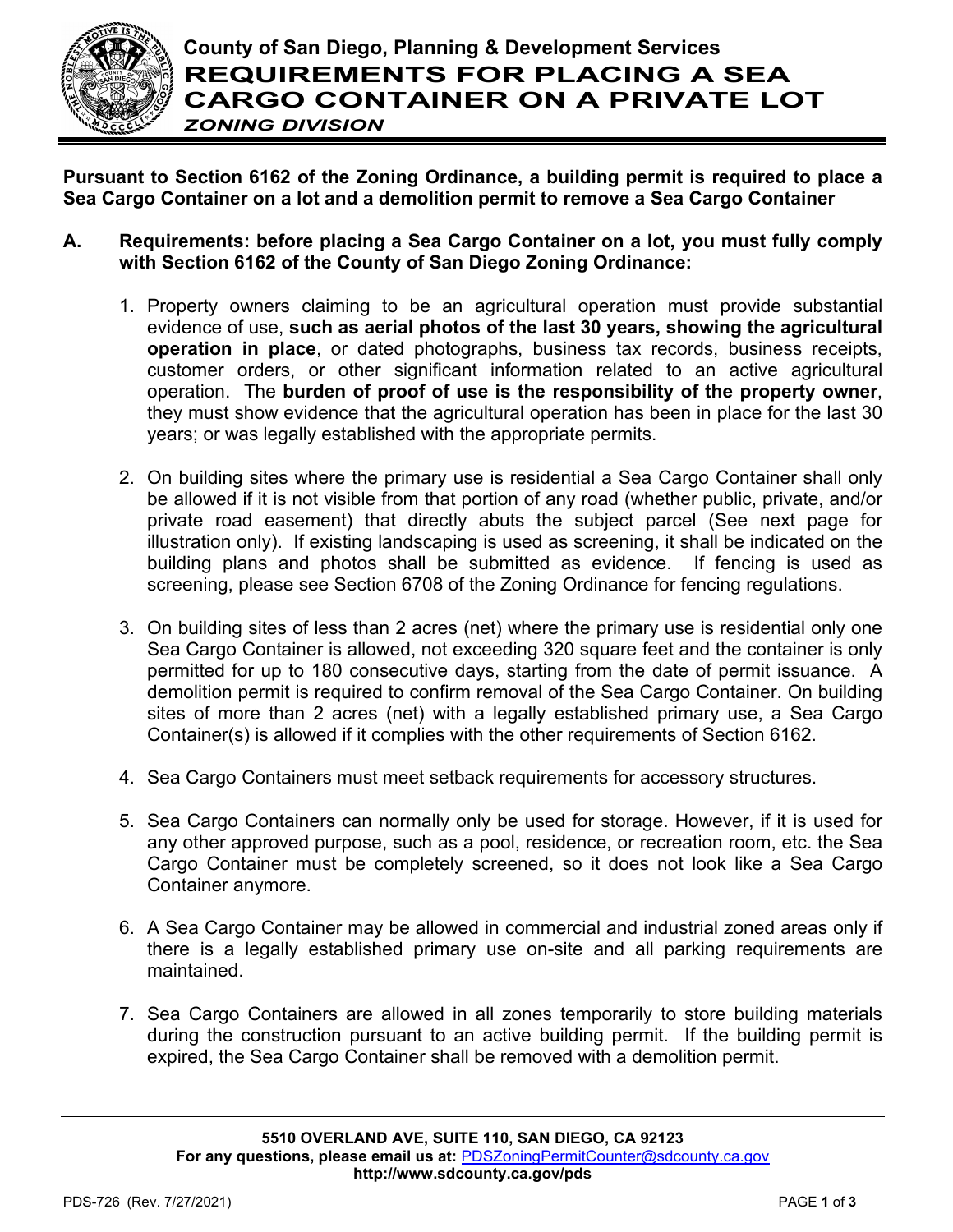

## **County of San Diego, PDS, Zoning Division REQUIREMENTS FOR PLACING A SEA CARGO CONTAINER ON A PRIVATE LOT** *Continued*

**ILLUSTRATION:** Possible location of a Sea Cargo Container, because the container is not visible from abutting street. (A street is a County road, State highway, public road, street or alley, or private thoroughfare or easement (or proposed private thoroughfare or easement shown on a recorded parcel map) not less than 10 feet in width which affords primary access to an abutting lot.)



**ILLUSTRATION:** Possible location of a Sea Cargo Container, because the container is screened by an existing fence (see Section 6708 of the Zoning Ordinance for fencing regulations). A Sea Cargo Container can only be screened by existing landscaping (new landscaping does not



**5510 OVERLAND AVE, SUITE 110, SAN DIEGO, CA 92123 For any questions, please email us at:** [PDSZoningPermitCounter@sdcounty.ca.gov](mailto:PDSZoningPermitCounter@sdcounty.ca.gov) **<http://www.sdcounty.ca.gov/pds>**